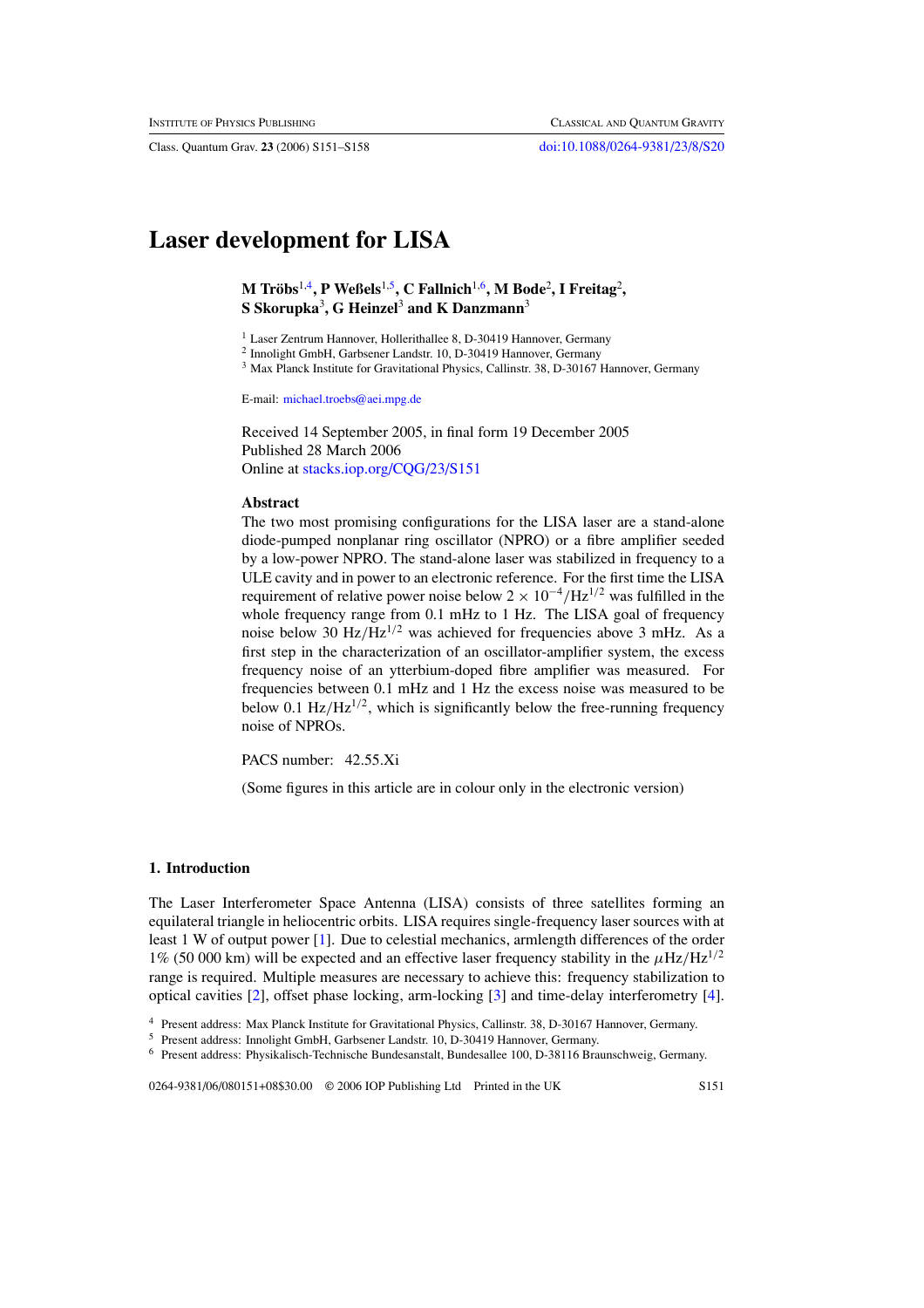<span id="page-1-0"></span>

**Figure 1.** Schematic setup of the single-stage laser demonstrator.

For the phase measurement a portion of light is reflected off the test masses. The reflected light produces forces on the test masses and fluctuating light powers produce fluctuating forces. For a 2 kg test mass and 100  $\mu$ W of light a relative power stability of better than 2 × 10<sup>-4</sup>/Hz<sup>1/2</sup> is required.

There are two promising laser candidates for LISA: a single-stage nonplanar ring oscillator (NPRO) [\[5](#page-7-0)] or a low-power NPRO together with a fibre amplifier. We report on a laser demonstrator for LISA based on a single-stage NPRO, power stabilization and frequency stabilization results as well as noise investigations in a two-stage laser system using a Ybdoped fibre amplifier.

# **2. Single-stage laser**

The laser demonstrator for LISA was based on an NPRO that was longitudinally diode pumped through the crystal front facet. In order to obtain high output powers, the thermally induced lens of the NPRO was partially compensated by a concave front facet with −1500 mm radius of curvature. The region directly behind the front facet was made of undoped YAG to avoid spatial hole burning and to ensure single-frequency operation [\[6\]](#page-7-0).

Figure 1 shows the schematic setup of the LISA laser demonstrator. The pump light from fibre coupled laser diodes (for details see below) was delivered by a multimode fibre (100  $\mu$ m core diameter,  $NA = 0.22$ ), collimated with a lens ( $f = 30$  mm) and focussed into the laser crystal with a second lens ( $f = 25$  mm). The laser radiation was transmitted through a telescope that generated a collimated beam with 1 mm beam diameter. A quarter-wave plate and a half-wave plate were used to transform the elliptically polarized light into linearly polarized light and to adjust the polarization axis to that of the subsequent optical isolator that protected the laser from backreflections. Two mirrors were used to align the light through the electro-optical modulator (EOM, model 4003 by New Focus) that was required for frequency stabilization. Optionally, a glass wedge could be placed between the two mirrors to couple out light without phase modulation for a beat measurement. A third mirror was used to couple the light into a single-mode polarization-maintaining fibre with angle-polished ends (8◦ FC-APC type) to avoid backreflections and parasitic etalons. The fibre coupler (60SM-1-4-A4.5-03 by Schäfter & Kirchhoff) was mounted on an XY-translation stage to centre the coupler to the optical beam.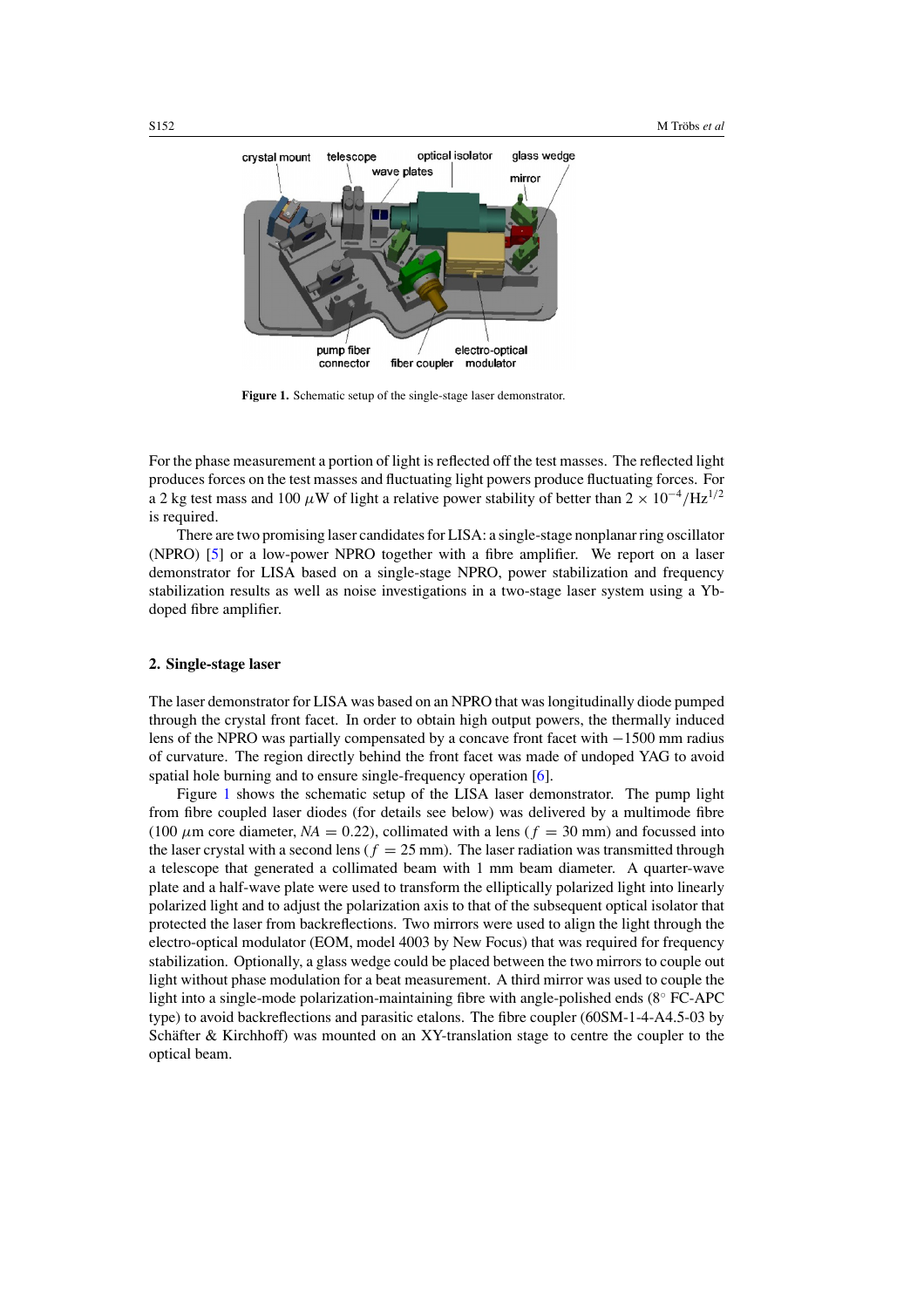

Figure 2. LISA laser demonstrator output power versus pump power.



**Figure 3.** Power stabilization setup of the LISA laser demonstrator; Glan-air polarizer PBS, photodetector PD, laser diode driver LDD, pump module PM.

The pump module for the laser was manufactured by Brightpower [\[7\]](#page-7-0). It contained eight laser diodes (c-mounts) coupled into a multi-mode fibre (100  $\mu$ m core diameter, *NA* = 0.22). The laser diodes shared a common water-cooled heat sink. At a cooling water temperature of 20  $\degree$ C and 4 W of output power a wavelength of 806.5 nm with a full width at half maximum (FWHM) of 1.5 nm was measured. Two low-noise constant current laser diode drivers (Mephisto control electronics by Innolight modified to drive four diodes in series) were used to drive four laser diodes each.

Figure 2 shows the laser output power as a function of the pump power. Up to 1.9 W of output power has been obtained directly out of the laser crystal at 4.4 W of pump power. Out of the single-mode fibre, up to 1.2 W was measured.

## *2.1. Power stabilization*

The NPRO-based laser demonstrator showed relative output power fluctuations up to  $6 \times 10^{-2}$ /Hz<sup>1/2</sup> while LISA can only tolerate fluctuations below  $2 \times 10^{-4}$ /Hz<sup>1/2</sup> [8, p 77]. Hence, an active power stabilization is required.

Figure 3 shows the power stabilization setup of the LISA laser demonstrator schematically. The light emitted from the laser demonstrator (1 W of output power) was collimated to a beam with 1 mm radius. A Glan-air polarizer (PBS) ensured purely s-polarized light. A fraction of the beam was sampled by reflection from an uncoated quartz glass wedge  $(0.5° \text{ wedge})$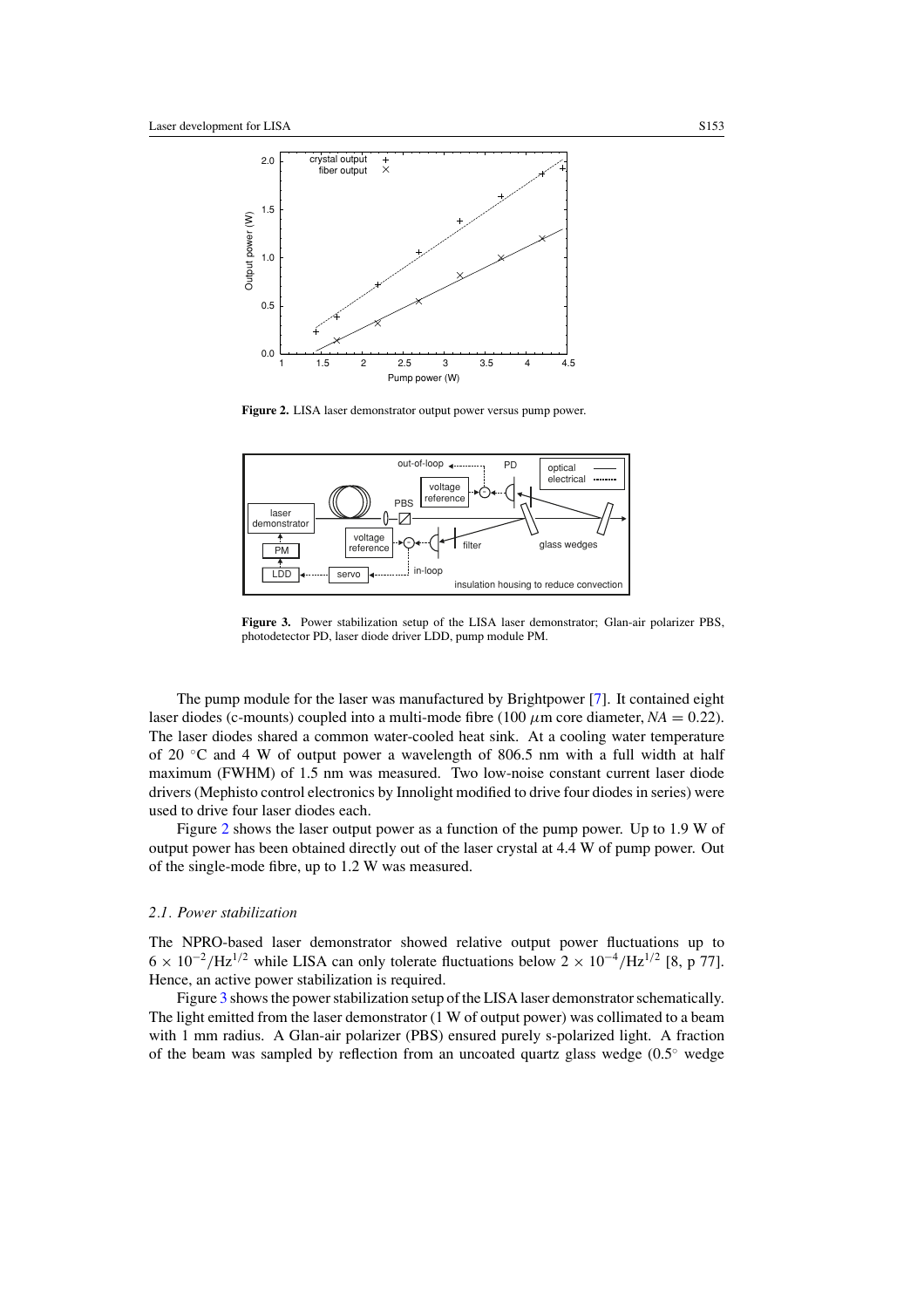

**Figure 4.** Relative power fluctuations under different operating conditions and internal noise of AD587JN voltage references.

angle) and directed to a temperature-stabilized photodetector. A pinhole (not shown) shielded the photodetector from the reflection of the back surface and a neutral density filter was used to reduce the photocurrent to values of about 0.5 mA. The photodetector signal was subtracted from a filtered voltage reference (AD587) to generate the error signal (called inloop signal). A servo consisting of an integrator was used to feed back the error signal to the pump current of the laser demonstrator via the current modulation input of the laser diode driver. A second nominally identical error signal was generated independently and used as out-of-loop measurement.

Figure 4 shows the performance of the power stabilization for different operating conditions. The top trace shows the free-running power fluctuations of the LISA laser demonstrator. The trace below that shows the residual power fluctuations of the stabilized laser measured out-of-loop when the photodetectors were not temperature-stabilized. With temperature stabilization of the photodiodes, the curve labelled 'without cover, with temp. stab.' results as out-of-loop measurement. The spikes between 0.3 Hz and 3 Hz were caused by the pump module. The trace labelled 'with cover, with temp. stab.' was obtained by surrounding the experiment with a cover, thus reducing convection. A suppression of laser power fluctuations of up to three orders of magnitude has been measured. The lowest trace shows the internal noise of the voltage reference (AD587JN) that was utitilized and the trace labelled 'in-loop' shows the relative power fluctuations measured at the in-loop error signal.

With temperature stabilized photodetectors and shielding against convection, the LISA requirements of relative power noise below  $2 \times 10^{-4} / \text{Hz}^{1/2}$  could be fulfilled.

#### *2.2. Frequency stabilization*

Figure [5](#page-4-0) shows a schematic of the optical setup. Beams from two laser systems were brought to interference on a fast photodiode and the photodiode signal was fed into a frequency counter (SRS 620 Option 01 by Stanford Research Systems). One laser system consisted of the LISA laser demonstrator and the other of a reference NPRO (labelled M2). The laser demonstrator was operated at an output power of 800 mW, the reference laser M2 was operated at 100 mW of output power. Both lasers were locked to a resonance of its own thermally shielded reference cavity. From the LISA laser demonstrator,  $400 \mu W$  of optical power were transmitted through the reference cavity and 178  $\mu$ W through the second cavity from the reference NPRO.

The Pound–Drever–Hall reflection technique for frequency stabilization was used [\[9](#page-7-0), [10\]](#page-7-0). A resonant EOM (see figure [1\)](#page-1-0) generated 10 MHz phase modulation sidebands around the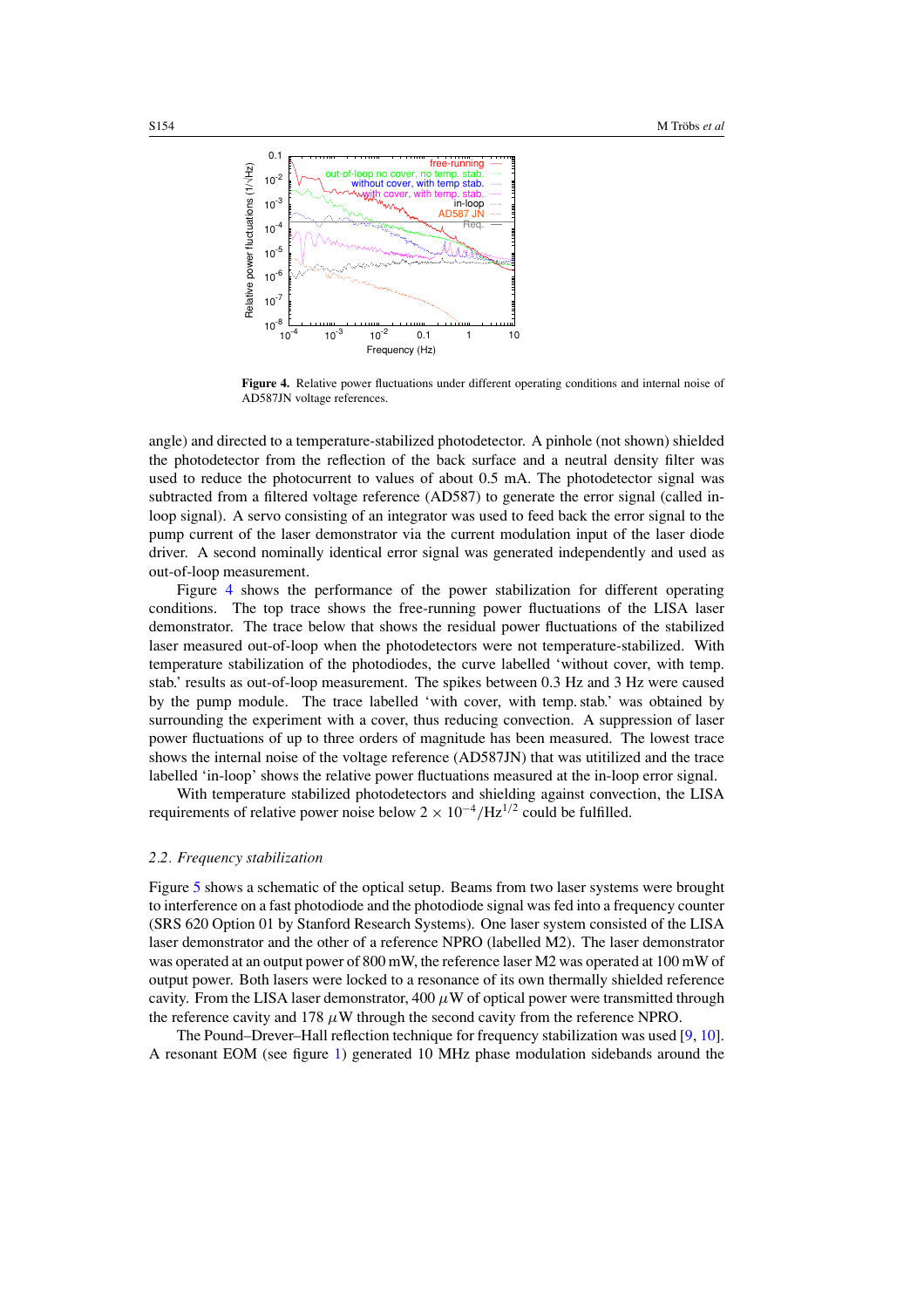<span id="page-4-0"></span>

**Figure 5.** Setup for frequency stabilization.



Figure 6. Measured frequency fluctuations.

optical carrier frequency (12 MHz for the second system) with a modulation index of 0.5 (0.3 for the second system). The light reflected from the cavity was monitored by a fast Si-photodiode with a resonant preamplifier. A loop filter with three damped integrators (with a corner frequency of 100 Hz) acted on a PZT mounted on the laser crystal to correct for fast frequency fluctuations. A second control loop used the PZT voltage as error signal and acted on the crystal temperature via its temperature controller to compensate for long-term frequency drifts. The unity gain frequencies of the PZT control loops were measured as 22 kHz for the laser demonstrator and 12.5 kHz for the reference laser.

Figure 6 shows the results obtained from frequency stabilization of the LISA laser demonstrator. The top trace shows the free-running frequency noise of the NPRO-based laser demonstrator. Free running means that the pump diodes were driven by a constant current source and the temperature of the laser crystal mount was actively stabilized. The trace was obtained from the beat note between free-running laser demonstrator and frequency-stabilized reference laser M2.

The trace 'M1–M2' shows the beat note between two identical frequency-stabilized reference lasers (the first laser was labelled M1, the second M2) that was obtained in a setup where laser M1 instead of the laser demonstrator was locked to cavity 1 and M2 was locked to cavity 2 and the beat frequency between both lasers was recorded. This is a measure for the sensitivity of the setup. The difference in frequency between laser demonstrator and M2 has been labelled 'HSL-M2'. This trace is the actual measurement trace and it showed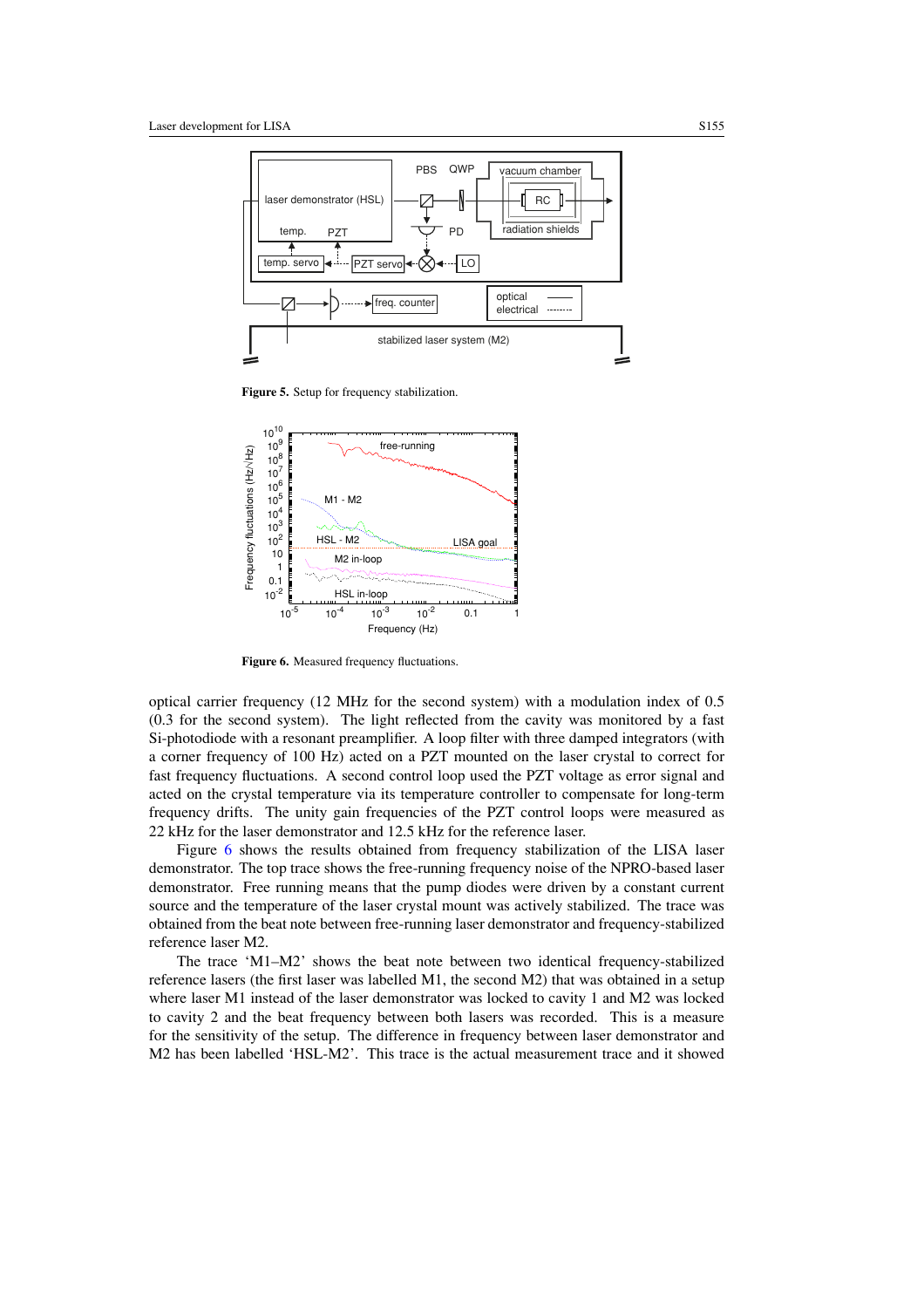

**Figure 7.** Low-frequency phase noise measurement setup for frequencies up to 0.5 Hz with phase counter.

essentially the same frequency fluctuations as measured between M1 and M2. The two lowest traces show the frequency fluctuations of M2 and laser demonstrator relative to their reference cavity, measured at the error points of the frequency stabilizations. Both these in-loop signals were significantly below the frequency fluctuations obtained from the difference frequency measurement, which shows that the frequency stability was not loop-gain limited.

The LISA goal of frequency fluctuations below 30  $Hz/Hz^{1/2}$  could be demonstrated for frequencies above 3 mHz. Between 1 mHz and 3 mHz frequency fluctuations below 200 Hz/Hz<sup>1/2</sup> were measured.

#### **3. Two-stage oscillator, amplifier**

A fibre amplifier seeded by a low-power laser represents a promising laser candidate for LISA. In principle, the frequency (and hence the phase) of the amplifier output in an oscillator amplifier system is determined by the frequency of the oscillator. Frequency fluctuations of the oscillator are followed by the amplifier. Fluctuations of the amplifier pump power, temperature fluctuations or acoustic noise represent other, significantly smaller sources for frequency noise at the amplifier output. We have investigated this additional frequency noise.

The fibre amplifier used 3 m of Yb-doped single-mode double-clad fibre. It was seeded by an NPRO (Mephisto 800 by Innolight) and it was pumped at a wavelength of 976 nm counterdirectionally to the seed signal by a Peltier-cooled and fibre-coupled pump diode (DFx03 by Dilas). To monitor the optical seed power, a fibre coupler has been incorporated into the input port of the amplifier. All fibre ends were angle polished by  $8°$  to avoid optical back reflections. In the experiments 1 W of output power has been generated from 10 mW of seed power.

Heterodyne Mach–Zehnder interferometers have been used for the excess frequency noise measurements. The setup in figure 7 has been used for the low-frequency measurements from 10−<sup>4</sup> Hz up to 0.5 Hz. Light of a 1064 nm NPRO (Mephisto 800 by Innolight) was shielded from backreflections by an optical isolator. The subsequent half-wave plate (HWP) in combination with the polarizing beam splitter (PBS) was used to adjust the power distribution in the two interferometer arms. One arm contained the fibre amplifier, the other arm contained an acousto-optic modulator (AOM) driven by a 40 MHz local oscillator (LO). The light of both arms was brought to interference at a beam splitter (BS) and detected by an InGaAs photodiode (PD). In order to reduce the influence of seed laser frequency fluctuations on the interferometer output phase, another angle-polished single-mode fibre was inserted in the other arm after the AOM such that the effective armlength difference was  $\approx$  2 m (limited by available fibre cables). A phase counter (53132A by Agilent) was used to measure the phase between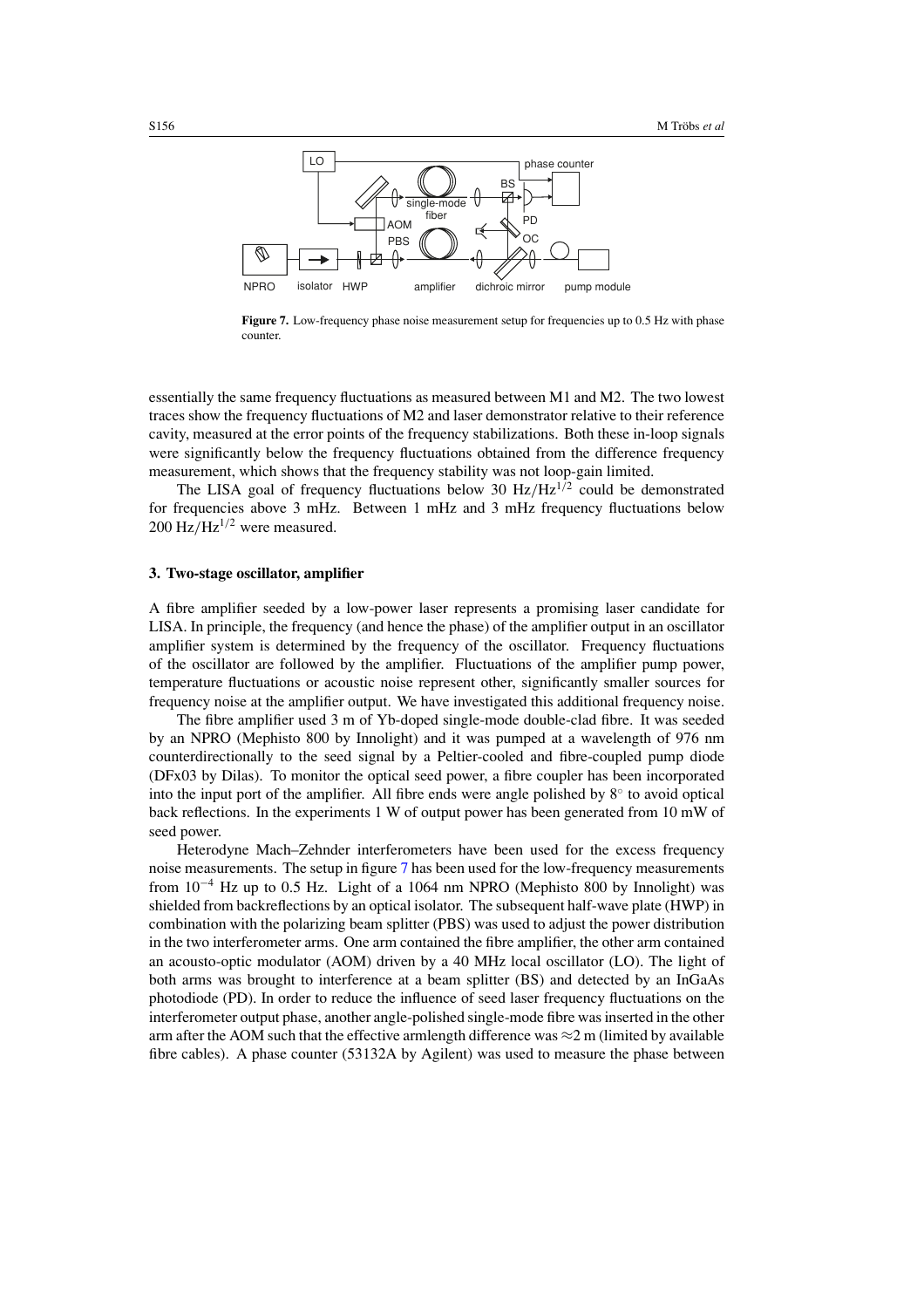

**Figure 8.** Combined phase noise measurements of the fibre amplifier scaled as frequency noise.

the 40 MHz signal from the LO and the 40 MHz signal from the PD with the advantage that the interferometer does not need to be locked. Locking the interferometer over many hours would require an actuator with a large dynamic range which was not available. Since the phase counter could be read out at 1 Hz output data rate, spectral estimates up to the Nyquist frequency of 0.5 Hz could be obtained. The possible effect of aliasing has been estimated to less than  $0.14$  rad/ $Hz^{1/2}$  using the high-frequency measurements described below and found to be negligible.

For the high-frequency measurements the interferometer was locked to constant output phase. The drawback is that the dynamic range of the PZT mirror limited the measurement time to a few minutes. In the setup (not shown), the interferometer output signal was mixed down with the local oscillator signal driving the AOM and fed back to a PZT-driven mirror in one interferometer arm. Either actuator or error signal were recorded. A detailed description is given in  $[11]$ .

The measured phase noise data have been converted from phase noise  $S_{\phi}(f)$  in units of rad/Hz<sup>1/2</sup> to frequency noise  $S_v(f)$  in units of Hz/Hz<sup>1/2</sup> by  $S_v(f) = f \cdot S_\phi(f)$ . The resulting frequency noise spectral densities have been plotted in figure 8. Despite having been measured with two different setups, the two sets of measurements fit well together. The highest excess frequency noise of the fibre amplifier has been measured as  $0.4 \text{ Hz}/\text{Hz}^{1/2}$ at 6 kHz.

### **4. Summary**

The two most promising configurations for the LISA laser are a stand-alone diode-pumped nonplanar ring oscillator (NPRO) or a fibre amplifier seeded by a low-power NPRO.

A laboratory version of the stand-alone laser source was stabilized in frequency to a ULE cavity and in power to an electronic reference. For the first time the LISA requirement of relative power noise below  $2 \times 10^{-4}$ /Hz<sup>1/2</sup> could be fulfilled in the whole frequency range from 0.1 mHz to 1 Hz. In order to characterize the frequency noise properties, beat measurements to an independently stabilized laser were performed. The LISA requirement of frequency noise below 30  $Hz/Hz^{1/2}$  could be achieved for frequencies above 3 mHz.

The excess frequency noise produced by the fibre amplifier in the LISA measurement window was below 0.1  $Hz/Hz^{1/2}$ , which is negligible compared to the free-running frequency fluctuations of a free-running NPRO but above the  $\mu$ Hz/Hz<sup>1/2</sup> frequency noise requirement of LISA. If an oscillator amplifier system is to be used for LISA, the measured excess noise has to be considered depending on the implementation.